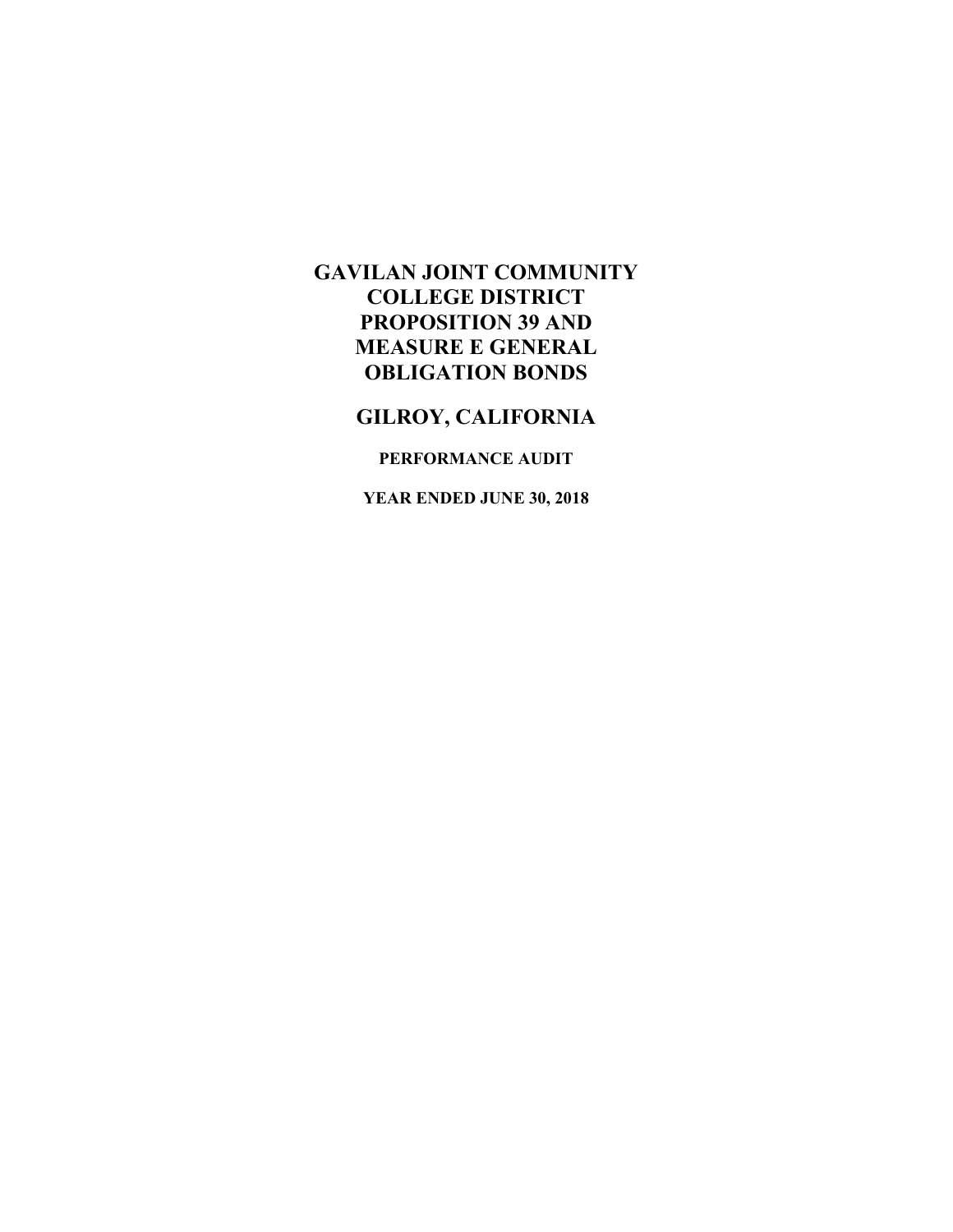### **TABLE OF CONTENTS JUNE 30, 2018**

|                                         | <b>PAGE</b>    |
|-----------------------------------------|----------------|
| Independent Auditor's Report            |                |
| Objectives                              | 2              |
| Scope of the Audit                      | $\overline{2}$ |
| <b>Background Information</b>           | $\overline{2}$ |
| Procedures Performed                    | 4              |
| Conclusion                              | 5              |
| Management Comments and Recommendations | 5              |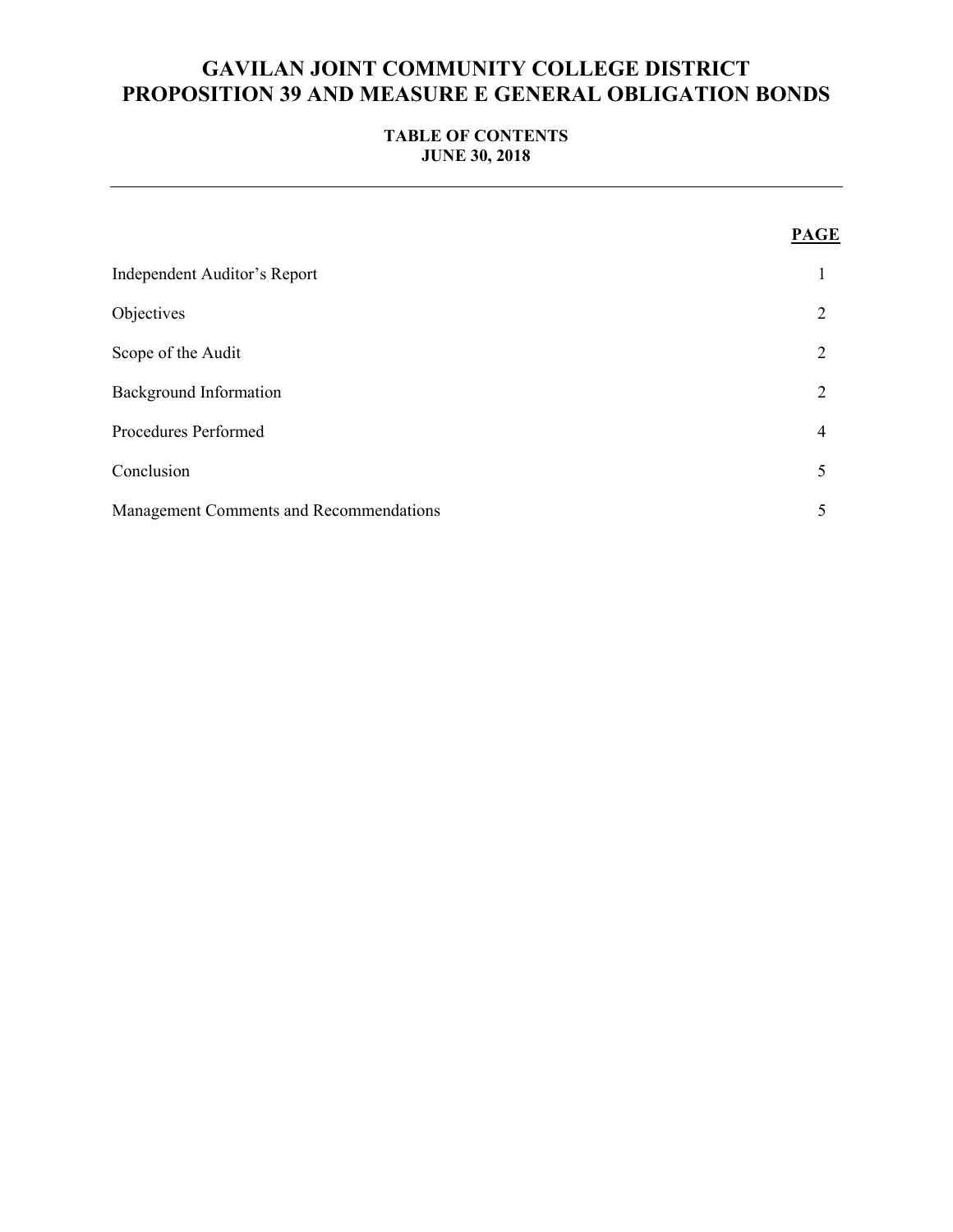

*Relax. We got this.*  $\alpha$ 

# **INDEPENDENT AUDITOR'S REPORT**

### **Bond Citizens' Oversight Committee and Board of Trustees Gavilan Joint Community College District Gilroy, California**

We have conducted a performance audit of the Gavilan Joint Community College District's (the District) Measure E General Obligation Bonds for the year ended June 30, 2018.

We conducted our performance audit in accordance with *Government Auditing Standards* issued by the Comptroller General of the United States. Those standards require that we plan and perform the audit to obtain sufficient, appropriate evidence to provide a reasonable basis for our conclusion based on our audit objectives. We believe that the evidence obtained provides a reasonable basis for the findings and conclusions based on our audit objectives.

Our audit was limited to the objectives listed on page 2 of this report, which includes determining the compliance with the performance requirements for the Proposition 39 Measure E General Obligation Bonds under the applicable provisions of Section 1(b)(3)(C) of Article XIIIA of the California Constitution and Proposition 39 as they apply to the bonds and the net proceeds thereof. Management is responsible for the District's compliance with those requirements.

Solely to assist us in planning and performing our performance audit, we obtained an understanding of the internal controls of the District to determine if internal controls were adequate to help ensure the District's compliance with the requirements of Proposition 39, as specified by Section 1(b)(3)(C) of Article XIIIA of the California Constitution. Accordingly, we do not express any assurance on the internal controls.

The results of our tests indicated that, in all significant respects, the Gavilan Joint Community College District expended Measure E General Obligation Bond funds for the year ended June 30, 2018, only for the specific projects developed by the District's Board of Trustees and approved by the voters, in accordance with the requirements of Proposition 39, as specified by Section  $1(b)(3)(C)$  of Article XIIIA of the California Constitution.

Millert ascociates, en.

**GILBERT ASSOCIATES, INC. Sacramento, California** 

**February 28, 2019**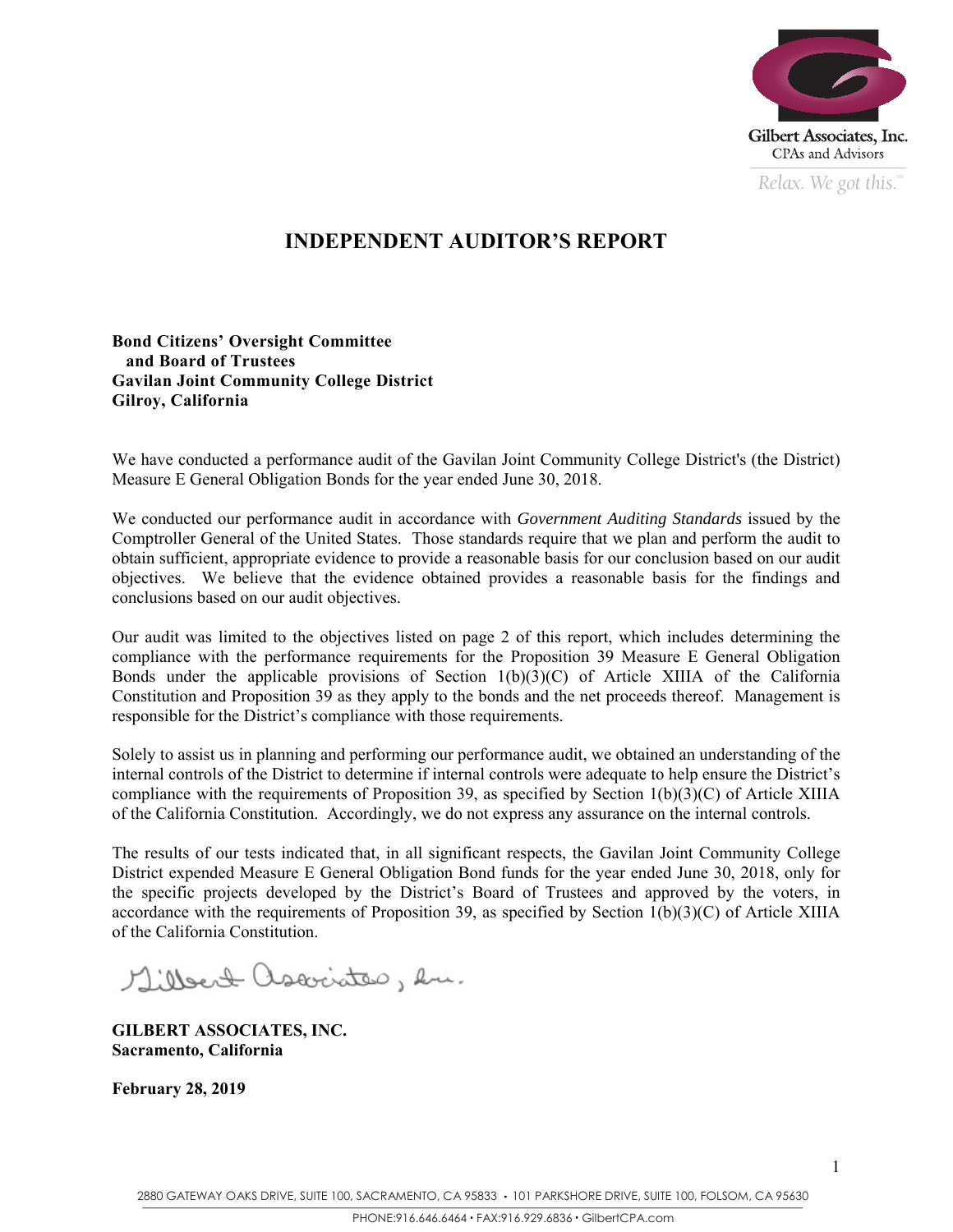### **PERFORMANCE AUDIT JUNE 30, 2018**

#### **OBJECTIVES**

The objectives of our performance audit were to determine that the Gavilan Joint Community College District (District) expended Measure E General Obligation Bond funds for the year ended June 30, 2018, only for the purposes approved by the voters and only on the specific projects developed by the District's Board of Trustees, in accordance with the requirements of Proposition 39, as specified by Section 1(b)(3)(C) of Article XIIIA of the California Constitution.

#### **SCOPE OF THE AUDIT**

The District provided to us a list of all Measure E General Obligation Bond project expenditures for the year ended June 30, 2018 (the "List"), totaling \$4,983,156. The expenditures included all object and project codes associated with the Bond projects. The propriety of expenditures for capital projects and maintenance projects funded through other State or local funding sources were not included within the scope of our audit. Expenditures incurred subsequent to June 30, 2018, were not reviewed or included within the scope of our audit.

#### **BACKGROUND INFORMATION**

On November 7, 2000, California voters approved Proposition 39, the Smaller Classes, Safer Schools and Financial Accountability Act. Proposition 39 amended portions of the California Constitution to provide for the issuance of general obligation bonds by school districts, community colleges, and county offices of education "for the construction, reconstruction, rehabilitation or replacement of school facilities, including the furnishing and equipping of school facilities, or the acquisition or lease of real property for school facilities", upon approval by 55% of the electorate.

Education Code Section 15278 provides additional accountability measures:

- 1. A requirement that the school district or community college establish and appoint members to an independent citizens' oversight committee.
- 2. A requirement that the school district expend bond funds only for the purposes described in Section 1 (b)(3) of Article XIIIA of the California Constitution, and ensuring that no funds are used for any teacher or administrative salaries or other school operating expenses.
- 3. A requirement to conduct an annual independent performance audit required by Section 1 (b)(3)(C) of Article XIIIA of the California Constitution.
- 4. A requirement to conduct an annual independent financial audit required by Section 1 (b)(3)(D) of Article XIIIA of the California Constitution.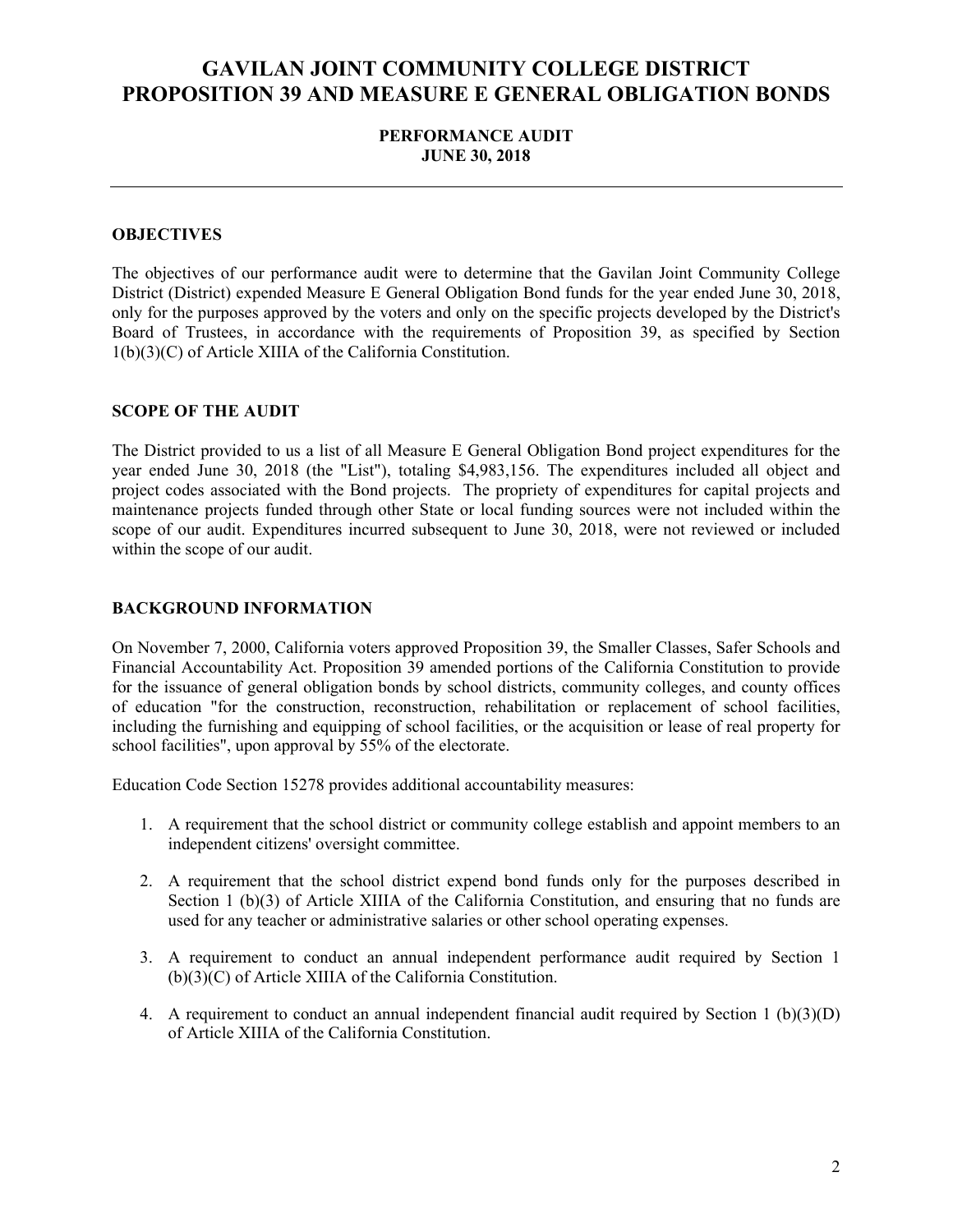### **PERFORMANCE AUDIT JUNE 30, 2018**

On March 2, 2004, the electorate of the Gavilan Joint Community College District approved the \$108 million Measure E General Obligation Bonds, with greater than 55% of the votes in favor. The summarized text of the ballot language was as follows:

*"To prepare students for jobs/four-year colleges, accommodate increasing enrollment and upgrade Gavilan College campuses in Gilroy, San Benito and the Morgan Hill area by: Improving fire safety and security; Upgrading plumbing/sewer systems; Upgrading wiring for computer technology; Repairing, acquiring, constructing, equipping classrooms, buildings, libraries and sites, shall Gavilan Joint Community College District issue \$108,000,000 in bonds at legal rates with citizen oversight, guaranteed annual audits, no money for administrators' salaries?"* 

Following is the Measure E Bond Projects listing:

- Planning Main campus, Coyote Valley Education Center, and San Benito County Education Center
- Land Acquisition: Coyote Valley, San Benito
- Technology/ERP/Computer/Phone System
- Construction: Coyote Valley Educational Center
- Cosmetology and Business Buildings Renovation
- Demolition Projects
- Electrical Service Loop Upgrade
- GECA Relocation
- Humanities, Art and Music Buildings Renovations
- HVAC Controls Replacement
- Interim Swing Space
- Library/TV Studio Buildings Renovation
- Occupational Education Building (renamed Multi-Purpose) Renovation
- Parking Lots/Campus Lighting
- Physical Education Building, Sports Field & Tennis Courts Renovations
- Science Complex Renovations: Life Science, Physical Science, and Math
- Security and Maintenance Building Renovation
- Social Science Building Renovation
- South County Airport Development
- Student Center Renovation
- Water Tank & Well Replacement

In June 2004, the District issued \$29,170,000 of General Obligation Bonds, 2004 Series A, and \$830,000 of General Obligation Bonds, 2004 Series B. The Bonds were issued to finance the construction and modernization of District facilities and to refund certain lease obligations. In April 2012, the District refunded \$22,770,000 of the 2004 Series A General Obligation Bonds through the issuance of the 2012 Series A and Series B General Obligation Refunding Bonds. The Bond was fully refunded during the June 30, 2018 fiscal year resulting in the elimination of the principal, interest and bond premium for the 2004 Series A Bond. Refer to December 2017 General Obligation Refunding bonds below.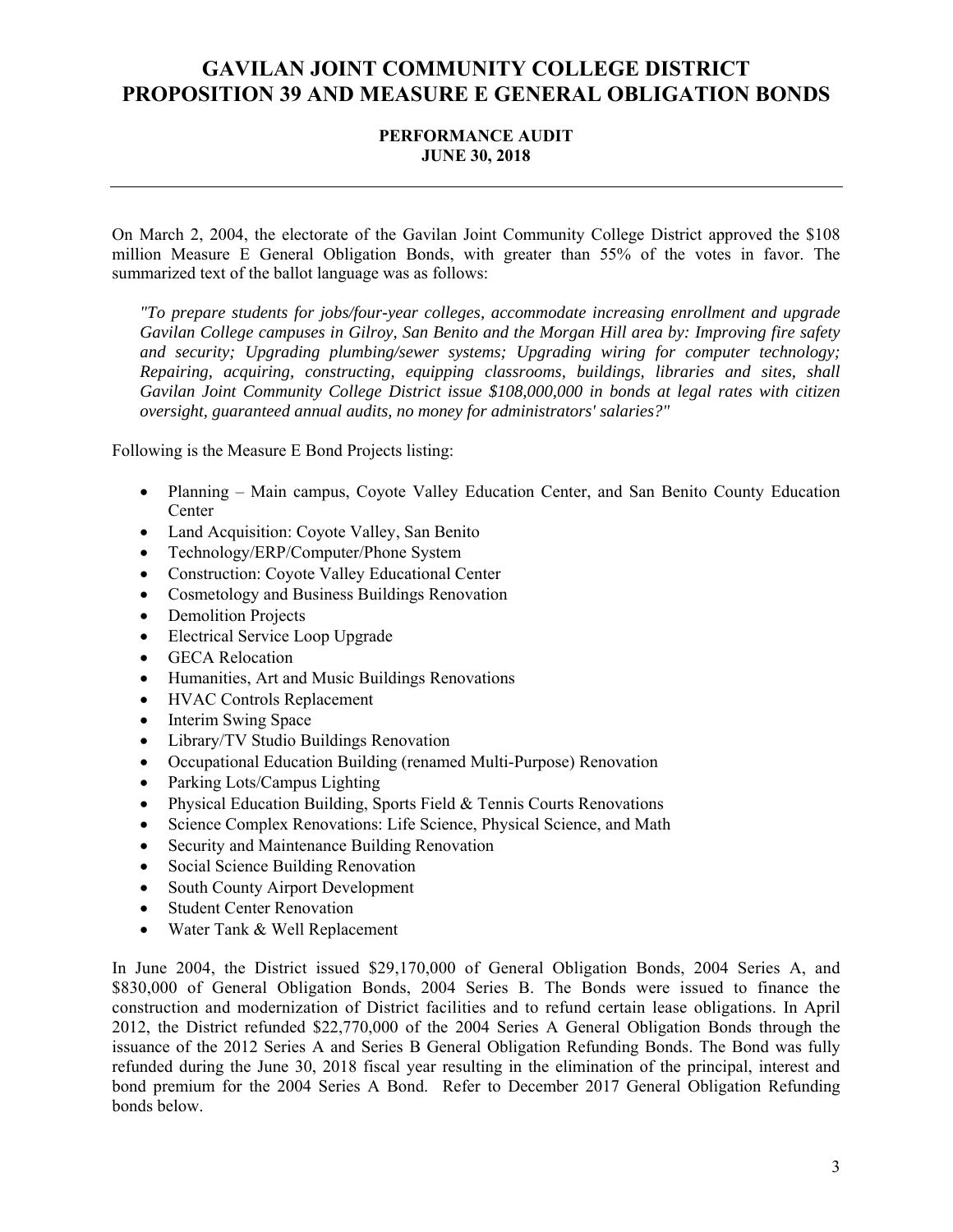### **PERFORMANCE AUDIT JUNE 30, 2018**

In December 2007, the District issued \$50,000,000 of General Obligation Bonds, 2004 Series C. The Bonds were issued to finance the construction and modernization of District facilities, the acquisition of equipment, and to pay the costs of issuance associated with the Bonds. The Bonds mature through 2032 and bear interest at rates ranging from 4.000% to 5.000%. In August 2015, the District refunded \$45,485,000 of the 2004 Series C General Obligation Bonds through the issuance of the 2015 Series C General Obligation Refunding Bonds. The Refunding Bonds mature through August 2032, and bear interest at rates ranging from 3.000% to 5.000%. The remaining 2004 Series C Bonds matured on August 1, 2018.

In May 2011, the District issued \$28,000,000 of General Obligation Bonds, 2004 Series D. The Bonds were issued to finance the construction and modernization of District facilities, the acquisition of equipment, and to pay the costs of issuance associated with the Bonds. The Bonds were partially refunded in the current year. Refer to December 2017 General Obligation Refunding bonds below. The Bonds mature August 2021 and bear interest at 4.00%.

In December 2017, the District issued \$27,045,000 of General Obligation Refunding Bonds to current refund the remaining portion of the District's outstanding 2004 General Obligation Bonds, Series 2004A, to advance refund a portion of the District's outstanding 2004 General Obligation Bonds, Series 2004D and to pay the costs associated with the issuance of bonds. The refunding reduced the District's debt service payments by \$9,159,746 in aggregate and provided for an economic gain (difference between the present value of the old and new debt service payments) of \$6,113,567 in aggregate. The 2017 Refunded bonds mature through August 2035 and bearing interest at rates ranging from 2.000% - 5.00%.

The financial activity related to the use of the proceeds of the Measure E General Obligation Bonds is recorded in the District's Financial Activity Report for Fund 600 (Measure E Construction Bond Fund) in the District's financial statements. The District has established a separate debt service fund to account for the collection and remittance of bond principal and interest payments. Additional information on the bonds' payment schedules can be found in the District's financial statements.

#### **PROCEDURES PERFORMED**

We obtained the Measure E Construction Bond Fund general ledger and the project expenditure detail reports prepared by the District for the fiscal year ended June 30, 2018. Within the year audited, we obtained the actual invoices and other supporting documentation for a sample of expenditures to ensure compliance with Proposition 39 and Measure E General Obligation Bond funding. We performed the following procedures:

- We reviewed the list of projects being performed to verify that the list of intended projects is consistent with the District's Measure E Bond Projects Listing.
- We verified that the District created the required capital outlay fund in order to account for the bond proceeds and expenditures, and that proceeds from the sale of the bonds were deposited in this fund.